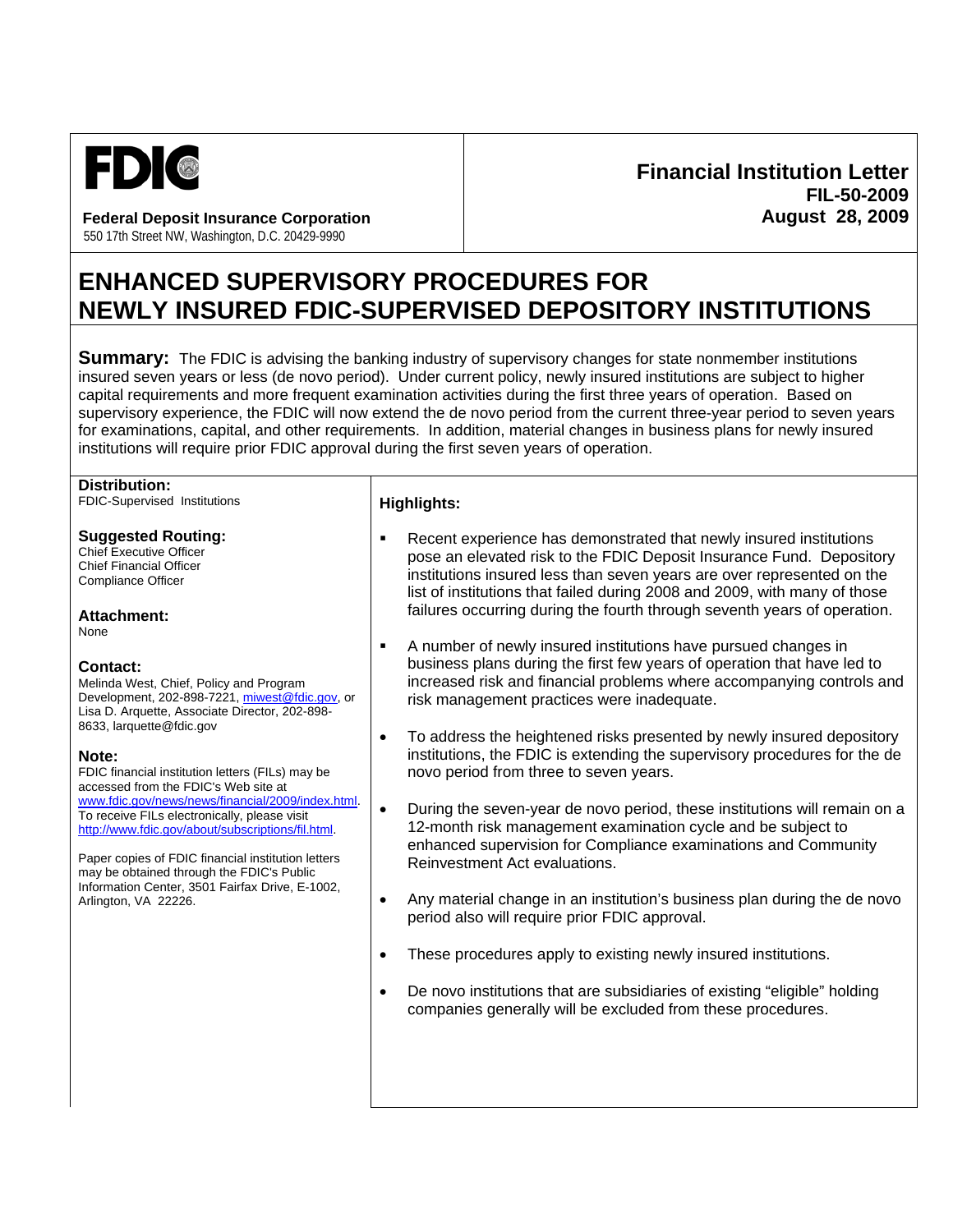# **ENHANCED SUPERVISORY PROCEDURES FOR NEWLY INSURED FDIC-SUPERVISED INSTITUTIONS**

Recent experience demonstrates that newly insured institutions pose an elevated risk to the Deposit Insurance Fund, particularly during an economic downturn. Depository institutions insured less than seven years are over represented on the list of institutions that failed during 2008 and 2009, with most of those failures occurring between the fourth and seventh years of operation. A number of newly insured institutions have pursued changes in business plans during the first few years of operation, which, in some cases, have led to increased risk and financial problems where accompanying controls and risk management practices were inadequate.

# **De Novo Period**

Under current policy, newly insured FDIC-supervised institutions are subject to higher capital requirements and more frequent examination activities during the first three years of operation. The FDIC is extending its procedures for these institutions from three to seven years. This change is consistent with the deposit insurance assessment rules, which require newly insured banks generally to pay higher assessments for a period longer than three years of operation (for assessment purposes, the period is five years).

## **Examinations**

The FDIC also is revising the visitation and examination schedules for risk management and Compliance examinations and the Community Reinvestment Act (CRA) evaluations for newly insured FDIC-supervised institutions. Specifically, for risk management, newly insured state nonmember institutions will undergo a limited-scope examination within the first six months of operation and a full-scope examination within the first 12 months of operation. Subsequent to the first examination and through the seventh year of operation, the institution will remain on a 12-month examination cycle. Extended examination intervals (i.e., 18-month intervals) will not be applied during the first seven years of operation.

For Compliance, newly chartered and insured institutions will undergo a full-scope Compliance examination and CRA evaluation within the first 12 months of operation. A visitation will occur in the second year, a Compliance-only examination in the third year, a visitation in the fourth year, and a Compliance examination and CRA evaluation in the fifth year. Thereafter, the institution may be subject to the regular examination schedule.

## **Business Plans**

Some newly organized institutions have pursued changes in approved business plans during the first few years of operation. In certain cases, those changes led to increased risk and financial problems where accompanying controls and risk management practices were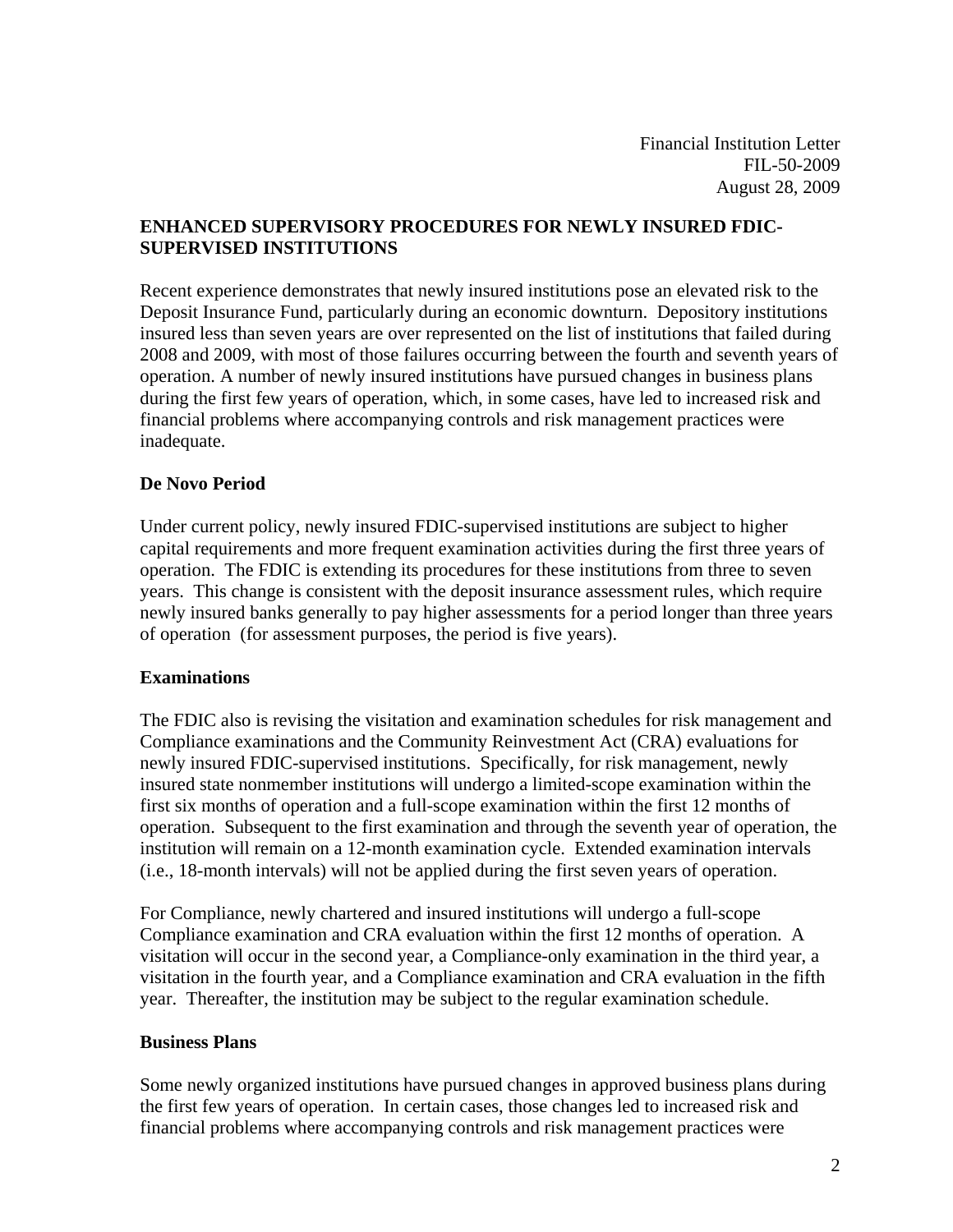inadequate. In all cases, material business plan changes by newly organized institutions warrant more in-depth analysis to adequately assess the potential risk to the institution and the Deposit Insurance Fund.

Troubled or failed de novo institutions have demonstrated these common elements during the first seven years of operation:

- rapid growth
- over-reliance on volatile funding, including brokered deposits
- concentrations without compensatory management controls
- significant deviations from approved business plans
- noncompliance with conditions in the deposit insurance orders
- weak risk management practices
- unseasoned loan portfolios, which masked potential deterioration during an economic downturn
- weak compliance management systems leading to significant consumer protection problems
- involvement in certain third-party relationships with little or no oversight

The FDIC has been requiring de novo institutions to provide written notice of proposed changes to business plans during the first three years of operation. Going forward, deposit insurance orders for state nonmember institutions will require those institutions to obtain prior approval from the FDIC for any proposed material change or deviation in the business plan.

The request for a material change in a business plan should adequately support the business reason for the proposed change. The FDIC will evaluate proposed material changes to business plans to determine if the institution has sufficient capital, management expertise, and internal controls in place to adequately manage the risks. In those instances when an institution has implemented a material change in its business plan without obtaining the FDIC's prior non-objection during the de novo period, the FDIC can consider assessing civil money penalties or other enforcement action.

Before the end of the third year of operation, newly insured FDIC-supervised institutions will be required to submit updated financial statements and business plans for years four through seven. Required submissions will include a strategic plan (highlighting plans for capital maintenance/dividend payments, establishment of branches, determining product offerings and other strategies that may alter the institution's risk profile) and pro forma financial statements. This process will allow the FDIC to more closely monitor the activities and operations of de novo banks for a longer time.

Applicability to Existing Newly Insured Institutions. Newly insured state nonmember institutions that have not yet reached the end of the third year of operation will be required to submit financial projections and updated business plans for years four through seven. All institutions operating within the seven-year de novo period will be subject to the 12-month examination cycle through the end of the seventh year of operation.